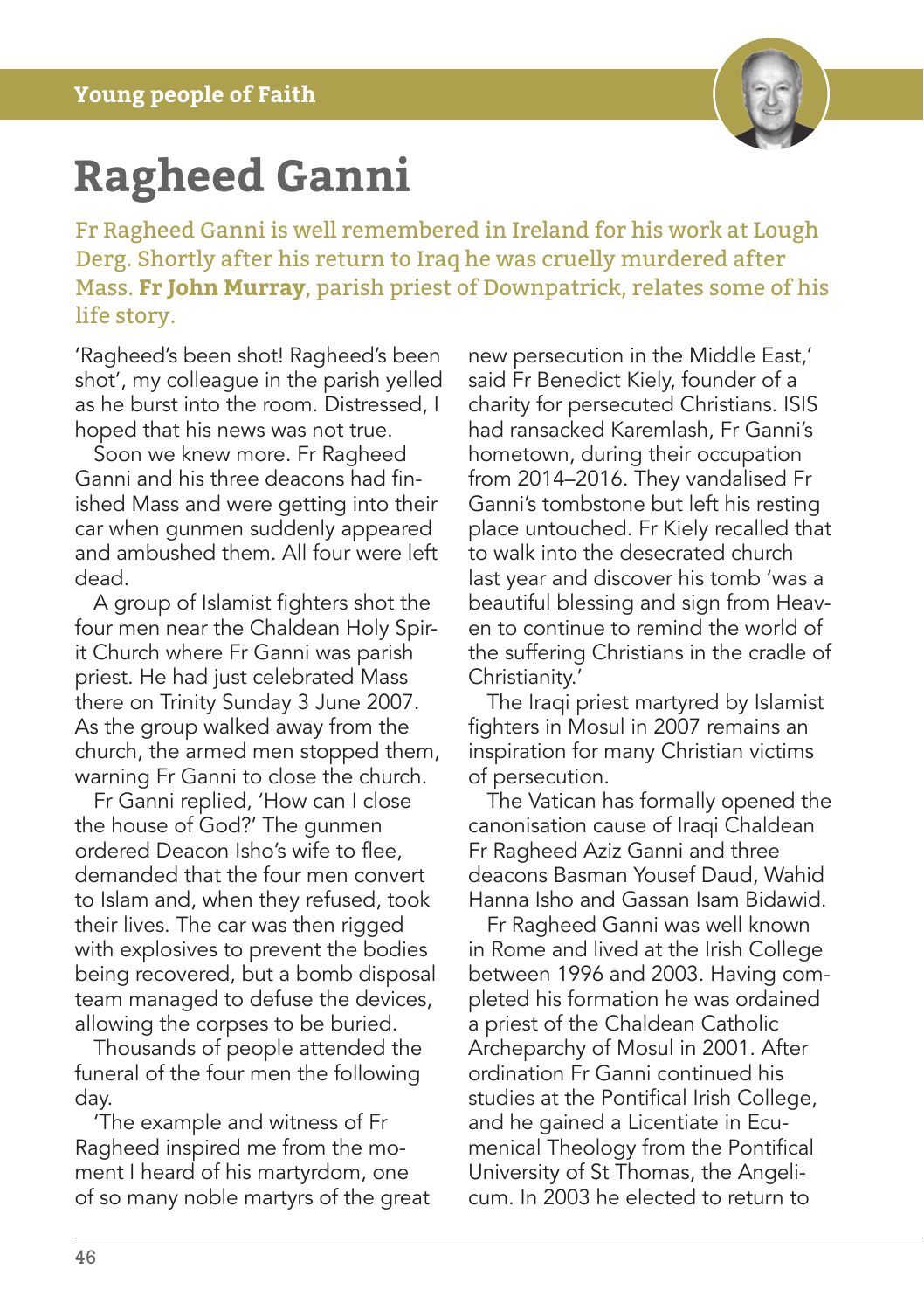

his home country of Iraq.

Fr Ganni made strong friends with Irish seminarians and also spent summers in Lough Derg since he could not go home. The Irish seminarians arranged for the Irish hierarchy to offer him a parish after he was ordained in 2001. He had the opportunity but refused. He was needed at home. 'That is where I belong, that is my place', he said.

Fr Ganni had first come to international notice two years before his death, in 2005, when he spoke in Bari, Italy, at a Eucharistic congress.

'On 20 June of last year, a group of young women were cleaning the church to get it ready for Sunday service. My sister Raghad, who is

nineteen, was among them', he said. 'As she was carrying water to wash the floor, two men drove up and threw a grenade that blew up near her.'

It was a miracle that she survived. 'For me and my community, my sister's wounds were a source of strength so that we, too, may bear our cross', Fr Ganni said. 'Mosul Christians are not theologians; some are even illiterate.

And yet inside of us for many generations one truth has become embedded: without the Sunday Eucharist we cannot live.'

After the 2003 US-led invasion ousted Sunni leader Saddam Hussein, Iraq became hostile territory for Christians. The Islamist violence was pervasive, targeting stores at first, then churches,